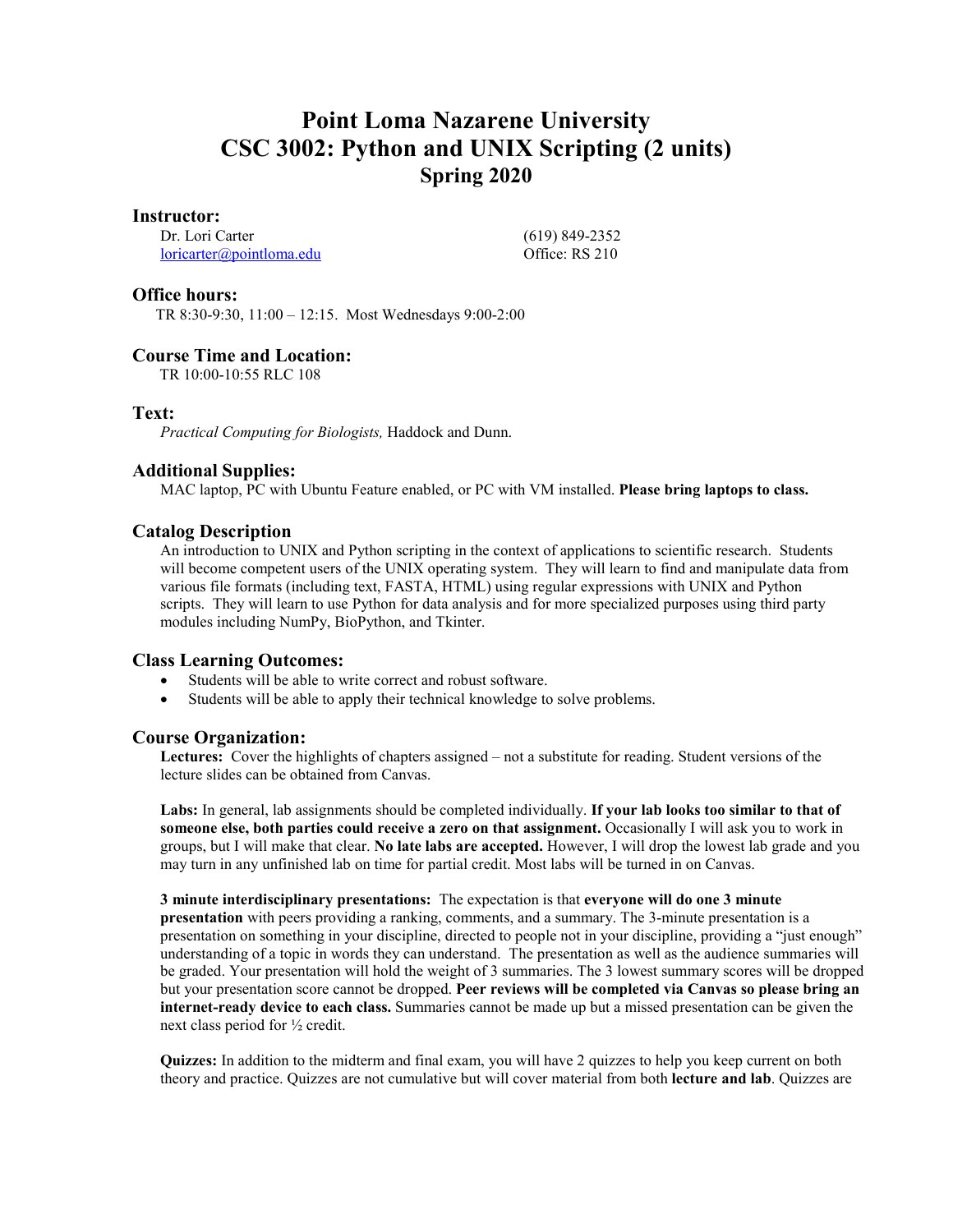scheduled for 2/4 and 3/26. **If you miss a quiz without giving me prior notice for an excused function, there is a good chance you will receive a zero unless, of course, there was a documented emergency.**

**Exams:** There will be 2 exams, a midterm and a final. If you will miss an exam for a school function, you must arrange to take it in advance. **If you ever miss an exam without giving me prior notice, there is a good chance you will receive a zero unless, of course, there was clearly an emergency.** Exam content can include material from lectures, the textbook, labs, and 3 minute presentations. Exams are cumulative**.** The midterm is scheduled for **Feb 25.** It will cover chapters  $1 - 6$  in your textbook.

The final exam is scheduled for **Tuesday of finals week at 10:30** and will emphasize chapters 8-10 in your textbook plus labs and lecture material covered since the last exam. There will be some questions from earlier in the semester.

# **Grading:**

| 3 min. presentations 15% |     | Labs    | 30% |
|--------------------------|-----|---------|-----|
| Midterm                  | 15% | Ouizzes | 15% |
| Final Exam               | 25% |         |     |

|                | Final grades will be determined as follows: |                |                |  |
|----------------|---------------------------------------------|----------------|----------------|--|
| $100-93\%$ A   |                                             | $80-82.9\%$ B- | $67-69.9\%$ D+ |  |
| $90-92.9\%$ A- |                                             | $77-79.9\%$ C+ | $63-66.9\%$ D  |  |
| $87-89.9\%$ B+ |                                             | 73-76.9% C     | $60-62.9\%$ D- |  |
| $83-86.9\%$ B  |                                             | 70-72.9 C-     | $0-59.9\%$ F   |  |

### **University Mission:**

Point Loma Nazarene University exists to provide higher education in a vital Christian community where minds are engaged and challenged, character is modeled and formed, and service becomes an expression of faith. Being of Wesleyan heritage, we aspire to be a learning community where grace is foundational, truth is pursued, and holiness is a way of life.

#### **Department Mission:**

The Mathematical, Information, and Computer Sciences department at Point Loma Nazarene University is committed to maintaining a curriculum that provides its students with the tools to be productive, the passion to continue learning, and Christian perspectives to provide a basis for making sound value judgments.

#### **Attendance:**

Attendance is expected at each class session. In the event of an absence you are responsible for the material covered in class and the assignments given that day.

Regular and punctual attendance at all classes is considered essential to optimum academic achievement. If the student is absent from more than 10 percent of class meetings, the faculty member can file a written report which may result in de-enrollment. If the absences exceed 20 percent, the student may be de-enrolled without notice until the university drop date or, after that date, receive the appropriate grade for their work and participation. See http://catalog.pointloma.edu/content.php?catoid=24&navoid=1581#Class [Attendance](http://catalog.pointloma.edu/content.php?catoid=24&navoid=1581#Class_Attendance) in the Undergraduate Academic Catalog.

#### **Class Enrollment:**

It is the student's responsibility to maintain his/her class schedule. Should the need arise to drop this course (personal emergencies, poor performance, etc.), the student has the responsibility to follow through (provided the drop date meets the stated calendar deadline established by the university), not the instructor. Simply ceasing to attend this course or failing to follow through to arrange for a change of registration (drop/add) may easily result in a grade of F on the official transcript.

#### **Academic Accommodations:**

While all students are expected to meet the minimum standards for completion of this course as established by the instructor, students with disabilities may require academic adjustments, modifications or auxiliary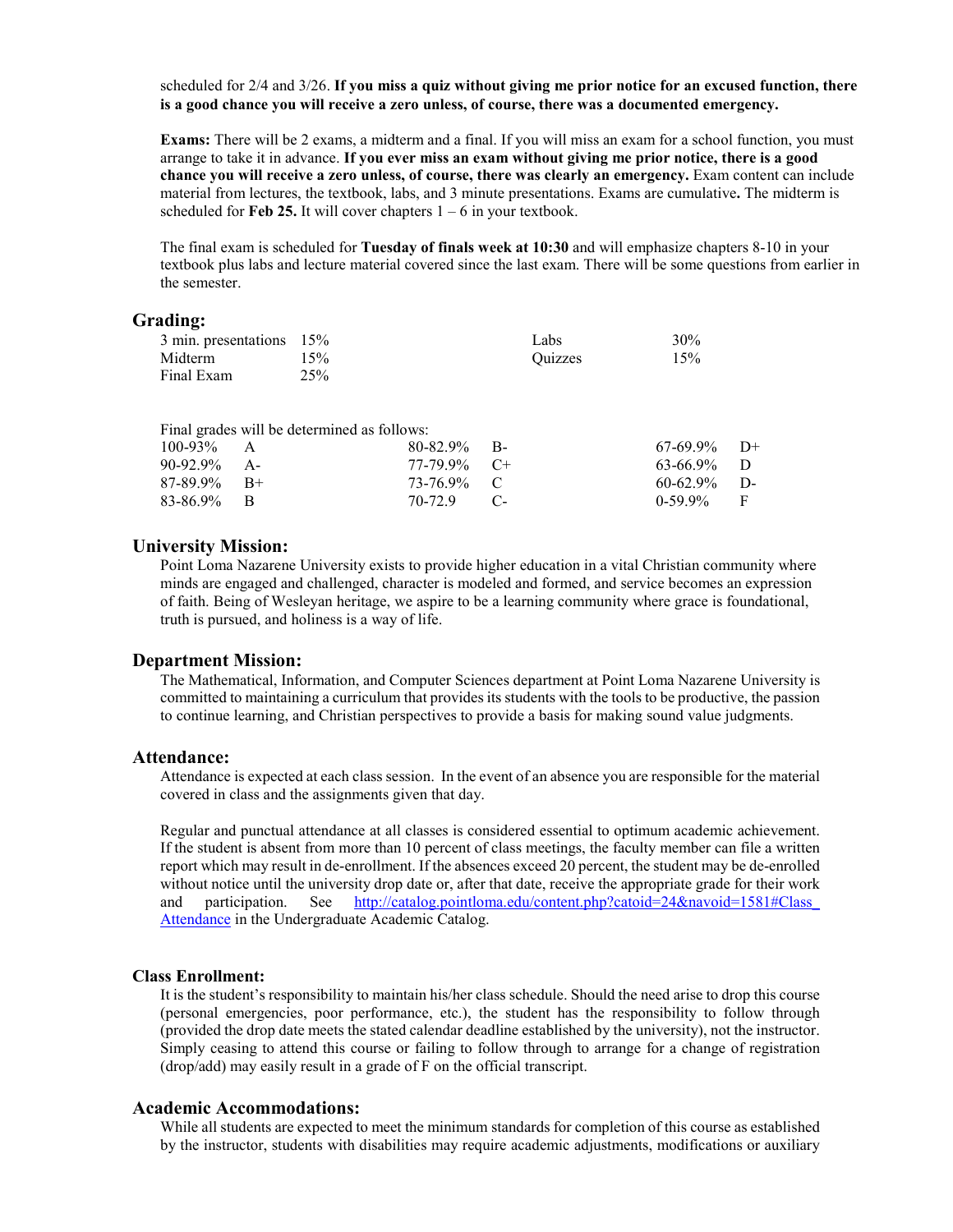aids/services. At Point Loma Nazarene University (PLNU), these students are requested to register with the Disability Resource Center (DRC), located in the Bond Academic Center. [\(DRC@pointloma.edu](mailto:DRC@pointloma.edu) or 619-849-2486). The DRC's policies and procedures for assisting such students in the development of an appropriate academic adjustment plan (AP) allows PLNU to comply with Section 504 of the Rehabilitation Act and the Americans with Disabilities Act. Section 504 (a) prohibits discrimination against students with special needs and guarantees all qualified students equal access to and benefits of PLNU programs and activities. After the student files the required documentation, the DRC, in conjunction with the student, will develop an AP to meet that student's specific learning needs. The DRC will thereafter email the student's AP to all faculty who teach courses in which the student is enrolled each semester. The AP must be implemented in all such courses.

If students do not wish to avail themselves of some or all of the elements of their AP in a particular course, it is the responsibility of those students to notify their professor in that course. PLNU highly recommends that DRC students speak with their professors during the first two weeks of each semester about the applicability of their AP in that particular course and/or if they do not desire to take advantage of some or all of the elements of their AP in that course.

#### **Academic Honesty**

Students should demonstrate academic honesty by doing original work and by giving appropriate credit to the ideas of others. Academic dishonesty is the act of presenting information, ideas, and/or concepts as one's own when in reality they are the results of another person's creativity and effort. A faculty member who believes a situation involving academic dishonesty has been detected may assign a failing grade for that assignment or examination, or, depending on the seriousness of the offense, for the course. Faculty should follow and students may appeal using the procedure in the university Catalog. See [http://catalog.pointloma.edu/content.php?catoid=24&navoid=1581#Academic\\_Honesty](http://catalog.pointloma.edu/content.php?catoid=24&navoid=1581#Academic_Honesty) for definitions of kinds of academic dishonesty and for further policy information.

### **Final Exam: Date and Time:**

The final exam date and time is set by the university at the beginning of the semester and may not be changed by the instructor. This schedule can be found on the university website and in the course calendar. No requests for early examinations will be approved. Only in the case that a student is required to take three exams during the same day of finals week, is an instructor authorized to consider changing the exam date and time for that particular student.

#### **Copyright Protected Materials:**

Point Loma Nazarene University, as a non-profit educational institution, is entitled by law to use materials protected by the US Copyright Act for classroom education. Any use of those materials outside the class may violate the law.

#### **Credit Hours:**

In the interest of providing sufficient time to accomplish the stated course learning outcomes, this class meets the PLNU credit hour policy for a 2 unit class delivered over 15 weeks. Specific details about how the class meets the credit hour requirements can be provided upon request.